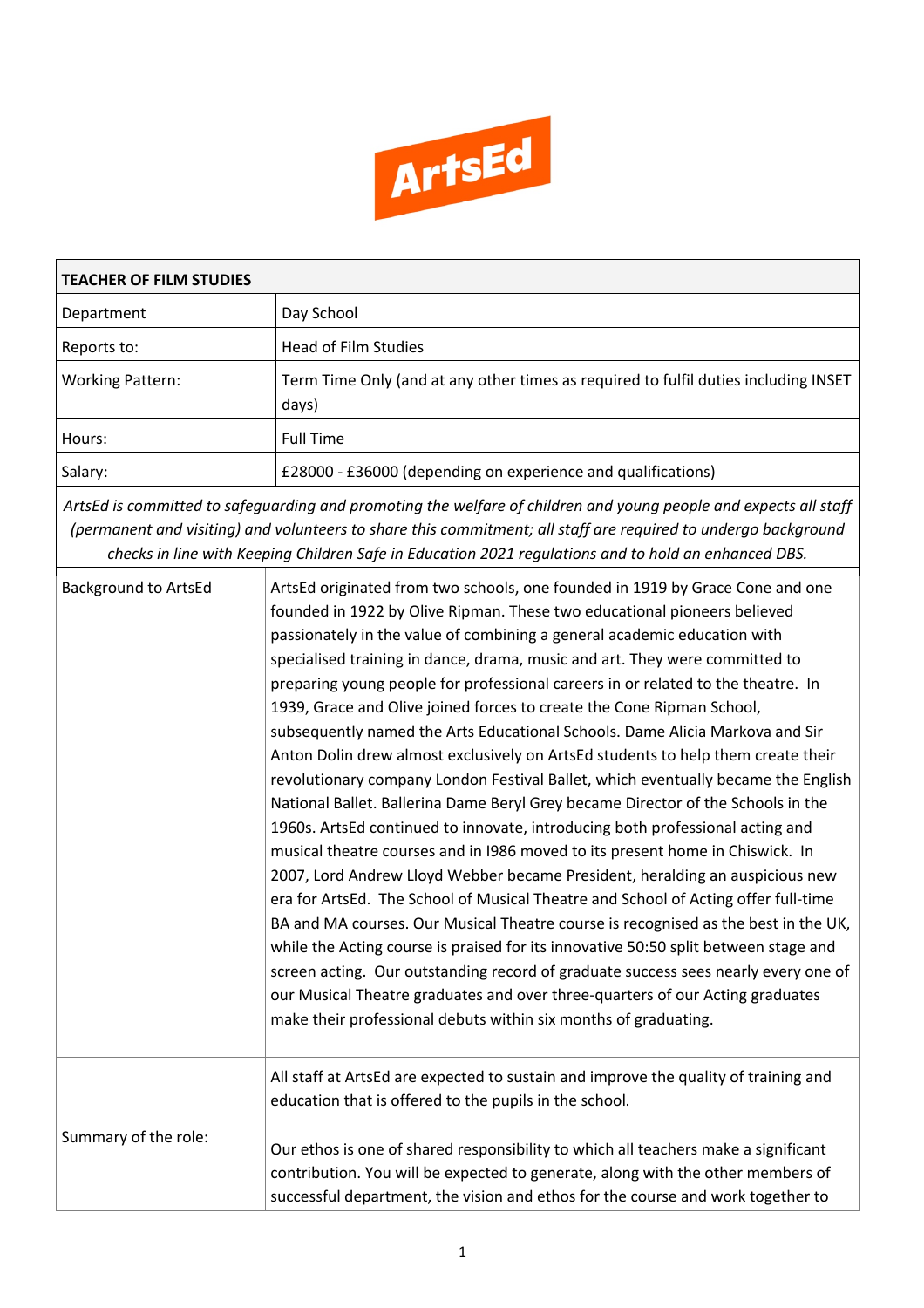|                              | develop the most innovative core units for students.                                                                                                                                                                                                                                                                                                                  |
|------------------------------|-----------------------------------------------------------------------------------------------------------------------------------------------------------------------------------------------------------------------------------------------------------------------------------------------------------------------------------------------------------------------|
|                              | You will continue to develop our Film Studies course which offers a thorough<br>grounding in the theory of film and provides pupils the opportunity to showcase a<br>variety of skills in the production of their own short movies. Pupils enjoy exploring a<br>diverse range of critically acclaimed films on a course that is creative, practical and<br>inspiring. |
|                              | At A'Level our Film Studies course explores the creative potential of film and active<br>film making, exploring the relationships between films and the societies they<br>portray. Students investigate US, British and world cinema covering major, mini-<br>major and independent films.                                                                            |
|                              | The course explores social, historical and cultural films from a range of eras and<br>includes in-depth analysis of critically acclaimed films, analysing performance,<br>cinematography, sound, editing and mise-en-scène. Students also write, shoot, and<br>direct their own short film projects.                                                                  |
|                              | You will also be a form tutor and cover colleagues when they are absent.                                                                                                                                                                                                                                                                                              |
|                              | This role is suitable for candidates with a range of experiences, including ECTs.                                                                                                                                                                                                                                                                                     |
| <b>Key Responsibilities:</b> |                                                                                                                                                                                                                                                                                                                                                                       |
|                              |                                                                                                                                                                                                                                                                                                                                                                       |
|                              | <b>PRINCIPAL RESPONSIBILITIES</b>                                                                                                                                                                                                                                                                                                                                     |
|                              |                                                                                                                                                                                                                                                                                                                                                                       |
|                              | To work together with the Head of Film Studies in ensuring the highest level of                                                                                                                                                                                                                                                                                       |
|                              | teaching and delivery of the Film Studies courses at GCSE and A'Level, and to                                                                                                                                                                                                                                                                                         |
|                              | inspire pupils undertaking these courses of study to achieve to their highest ability.                                                                                                                                                                                                                                                                                |
|                              | <b>GENERAL</b>                                                                                                                                                                                                                                                                                                                                                        |
|                              | $\bullet$                                                                                                                                                                                                                                                                                                                                                             |
|                              | To teach Film Studies to GSCE and A'Level Students<br>To maintain and monitor appropriate records of pupils' learning and<br>٠<br>achievements                                                                                                                                                                                                                        |
|                              | To support the design and development of appropriate schemes of work for all<br>$\bullet$<br>Key Stages.                                                                                                                                                                                                                                                              |
|                              | To write reports, attend parents' meetings and respond to parents' enquiries.<br>$\bullet$<br>To advocate for and implement the school's agreed policies and procedures<br>$\bullet$<br>To maintain effective discipline through the implementation of the school'<br>$\bullet$<br>agreed procedures.                                                                 |
|                              | To take part in the performance management and appraisals programme.<br>$\bullet$                                                                                                                                                                                                                                                                                     |
|                              | To attend and make meaningful contributions to meetings as appropriate<br>٠                                                                                                                                                                                                                                                                                           |
|                              | To maintain liaison with classes' and individual pupils' form tutors.<br>$\bullet$                                                                                                                                                                                                                                                                                    |
|                              | To take on the pastoral responsibilities of a Form Tutor<br>٠<br>To keep abreast of all exam specifications<br>٠                                                                                                                                                                                                                                                      |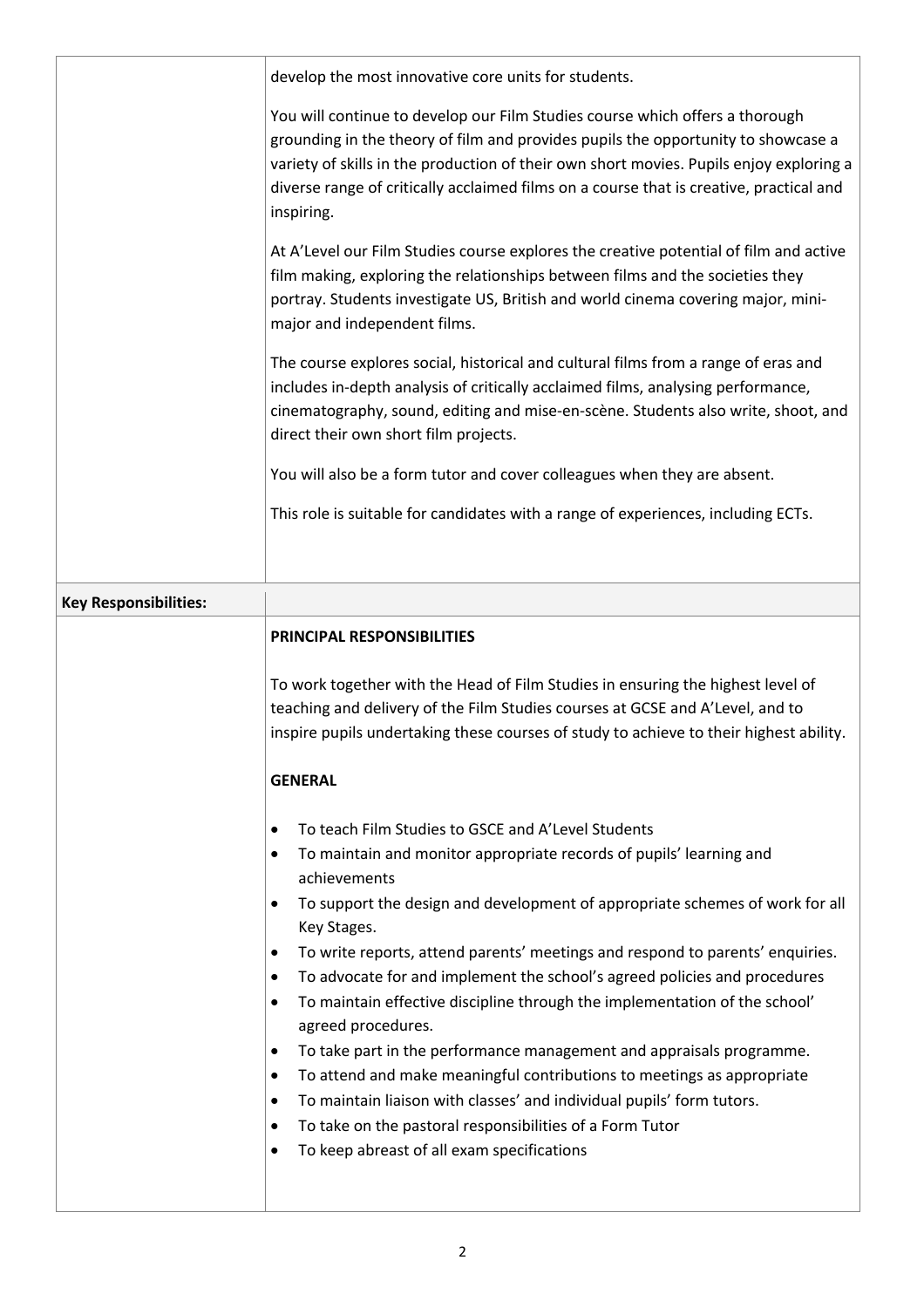|                         | <b>CURRICULUM</b>                                                                                                                                                                                                                                                                                                                                                                                                                                                                                                                                                                                                                                                                                                                                                                                                                                                                                                                                                                                                                                                                                                                                                                                                                                                                                                                                                                      |
|-------------------------|----------------------------------------------------------------------------------------------------------------------------------------------------------------------------------------------------------------------------------------------------------------------------------------------------------------------------------------------------------------------------------------------------------------------------------------------------------------------------------------------------------------------------------------------------------------------------------------------------------------------------------------------------------------------------------------------------------------------------------------------------------------------------------------------------------------------------------------------------------------------------------------------------------------------------------------------------------------------------------------------------------------------------------------------------------------------------------------------------------------------------------------------------------------------------------------------------------------------------------------------------------------------------------------------------------------------------------------------------------------------------------------|
|                         | To teach agreed GCSE / A'Level Courses in Film Studies.<br>To teach and assess Film Studies<br>To ensure that curricular records and assessments are kept and reports written<br>To mark all work in relation to the relevant mark schemes<br>To ensure that health and safety issues are properly understood and procedures<br>followed effectively and consistently.<br><b>FINANCE AND RESOURCES</b><br>To provide a list of examination and school trips disbursements when required by                                                                                                                                                                                                                                                                                                                                                                                                                                                                                                                                                                                                                                                                                                                                                                                                                                                                                             |
|                         | the Headteacher and Finance Director.                                                                                                                                                                                                                                                                                                                                                                                                                                                                                                                                                                                                                                                                                                                                                                                                                                                                                                                                                                                                                                                                                                                                                                                                                                                                                                                                                  |
| <b>Secondary Duties</b> |                                                                                                                                                                                                                                                                                                                                                                                                                                                                                                                                                                                                                                                                                                                                                                                                                                                                                                                                                                                                                                                                                                                                                                                                                                                                                                                                                                                        |
|                         | <b>ALL STAFF</b><br>All staff must carry out their responsibilities with due regard to all ArtsEd<br>٠<br>policies and procedures, ensuring the safeguarding of all, inclusivity, equality<br>of opportunity, and compliance with Health and Safety in the workplace.<br>All staff must respect the confidentiality of data stored electronically and by<br>٠<br>other means in line with the Data Protection Act.<br>All staff must adhere to and advocate for the staff Code of Conduct.<br>٠<br>All staff are required to regularly undertake Safeguarding, Keeping Children<br>$\bullet$<br>Safe in Education, Prevent, GDPR and health and safety training and to<br>maintain their own professionalism and job-related knowledge through<br>ongoing CPD.<br>• All members of staff are required to be professional, co-operative, and<br>flexible in line with the needs of the post and the school.<br>All Job Descriptions are reviewed annually and will change to reflect the<br>٠<br>needs of the School and the post.<br>ArtsEd is committed to the safety, wellbeing and safeguarding of all pupils<br>٠<br>and students and expects all staff to share this commitment. Staff in all posts<br>are required to hold a clear, enhanced DBS.<br>You may also be required to undertake such other comparable duties as your<br>٠<br>line manager requires from time to time. |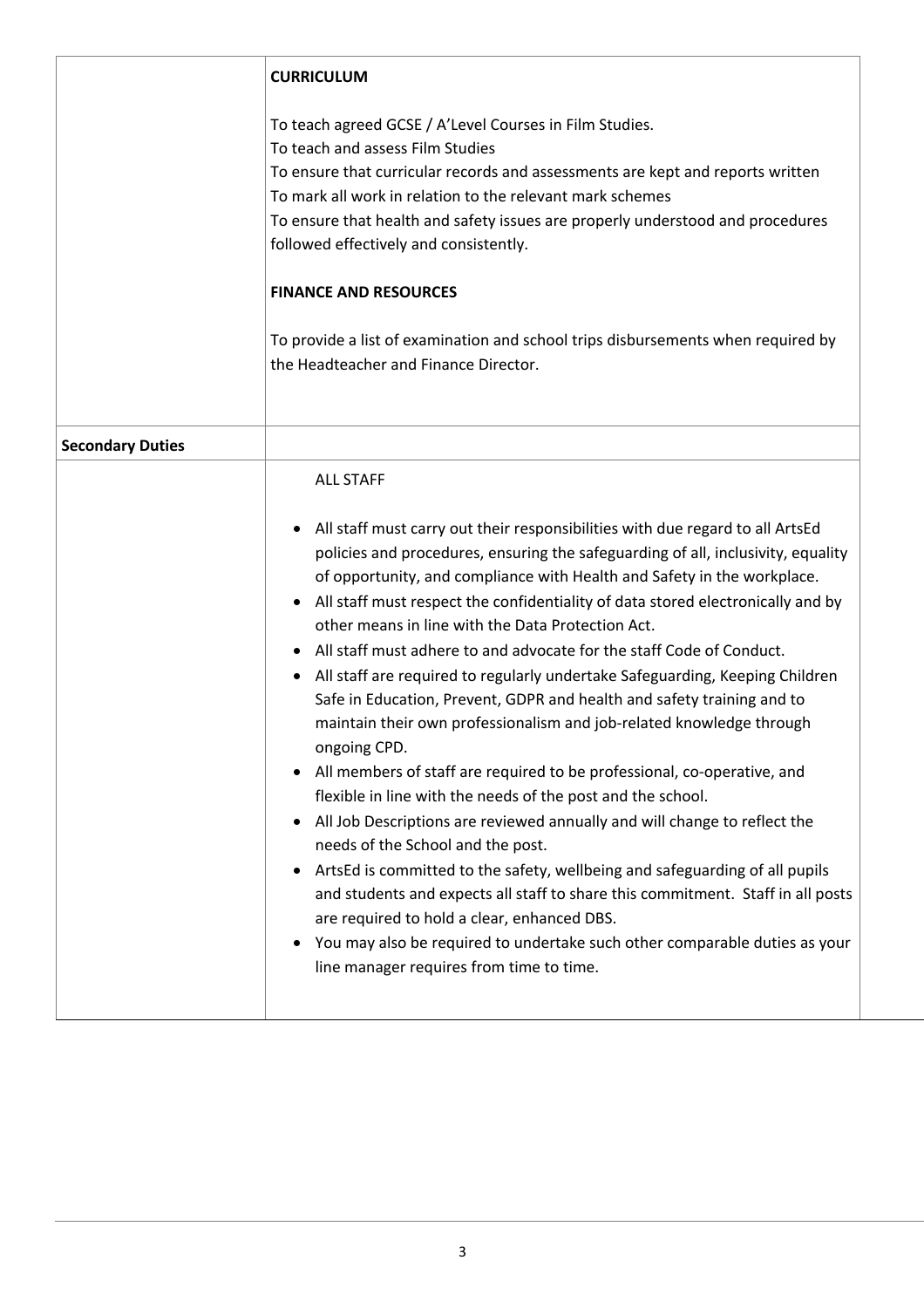## Person Specification

| <b>Qualifications and Knowledge</b>                                                                                                                                                                   |           |                                                  |  |  |  |
|-------------------------------------------------------------------------------------------------------------------------------------------------------------------------------------------------------|-----------|--------------------------------------------------|--|--|--|
| • A relevant Degree                                                                                                                                                                                   | Essential | Production of the<br>Applicant's                 |  |  |  |
| $\bullet$ QTS                                                                                                                                                                                         | Desirable | certificates                                     |  |  |  |
|                                                                                                                                                                                                       |           | Discussion at<br>interview                       |  |  |  |
|                                                                                                                                                                                                       |           | Independent<br>verification of<br>qualifications |  |  |  |
| An extensive knowledge of relevant examination syllabuses for<br>GCSE, A Level with a willingness to learn new specifications if<br>deemed appropriate                                                | Essential | Contents of the<br>application form              |  |  |  |
| A developed range of teaching pedagogy and strategies relevant to<br>the teaching of the subject in this specialist school                                                                            |           | Interview                                        |  |  |  |
| Familiarity with current best practice, and a willingness to share this<br>$\bullet$<br>with relevant colleagues                                                                                      |           | Professional<br>references                       |  |  |  |
| An excellent knowledge of plays and practitioners in order to inform<br>$\bullet$<br>both the curriculum and production work                                                                          |           |                                                  |  |  |  |
| A deep and developed knowledge of assessment procedures relating<br>to the specialist area                                                                                                            |           |                                                  |  |  |  |
| <b>Experience</b>                                                                                                                                                                                     |           |                                                  |  |  |  |
| • Relevant teaching experience and a firm understanding of how to<br>direct pupils in production work, whether for examination or for public<br>performances - this role is suitable for ECTs         | Essential | Contents of the<br>application form              |  |  |  |
| • Experience as a facilitator or director in an educational setting<br>desirable                                                                                                                      |           | Interview                                        |  |  |  |
|                                                                                                                                                                                                       |           | Professional<br>references                       |  |  |  |
| <b>Skills and abilities</b>                                                                                                                                                                           |           |                                                  |  |  |  |
| • Ability to work creatively and collaboratively with other Departments<br>across the Performing Arts Faculty                                                                                         | Essential | Contents of the<br>application form              |  |  |  |
| • Ability to design and implement interesting, creative, and<br>appropriately challenging schemes of work at all levels<br>• An efficient and effective teacher with evidence of first-class teaching |           | Interview                                        |  |  |  |
| skills<br>• Proven ability as an effective classroom/studio manager<br>• Ability to inspire pupils in this specialist school                                                                          |           | Professional<br>references                       |  |  |  |
|                                                                                                                                                                                                       |           |                                                  |  |  |  |